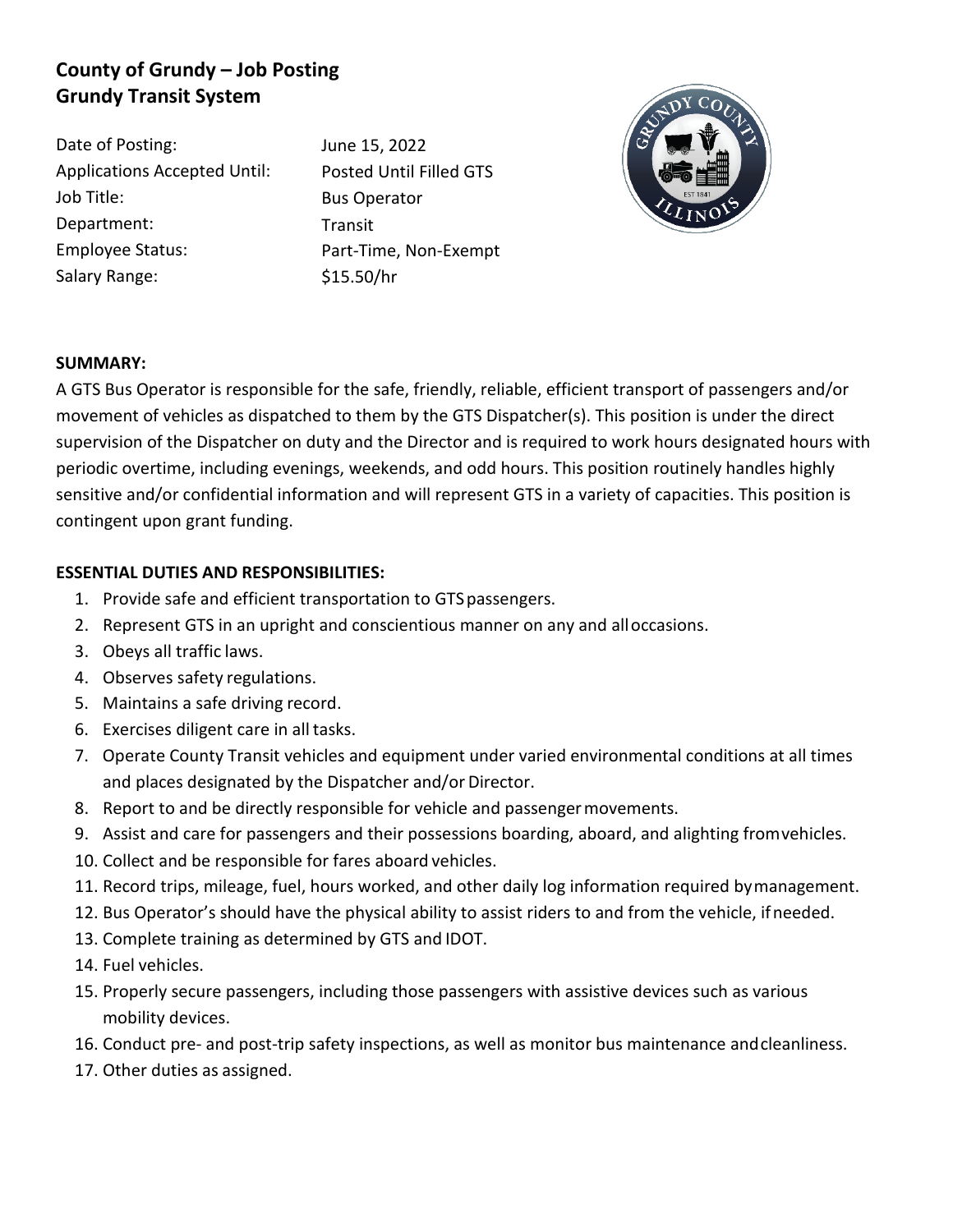#### **KNOWLEDGE, SKILLS, AND ABILITIES REQUIRED:**

Knowledge of:

- Roads, streets, development, and neighborhoods in the GTS service area.
- Methods, materials, and equipment used to provide for an effective transportationprogram.
- Laws and regulations governing the transportation of passengers.
- Record keeping procedures.
- Customer service practices and procedures.
- Rules, regulations, practices, and procedures affecting transitsafety.
- Public transit practices and procedures.

Skills:

- Bus Operator's shall have good communication skills, including the ability to read schedules, the ability to write/spell accurately, and the ability to speak clearly and accurately through radio communications and with passengers.
- Excellent customer service and people skills, including having sufficient strength to assist passengers, carry cargo and to handle mobility devices in adverse conditions (rough terrain, bad weather, emergencies, etc.).
- Attention to detail must be extremely detail oriented.
- Must demonstrate and exercise responsible decision making skills.

Ability to:

- Pass a pre-employment drug screen, background check, and DOT physical.
- Pass random drug and alcohol tests.
- Focus and multi-task competently, as this position requires attention of several tasks going on at the same time.
- Work cooperatively with other GTS employees and members of thepublic.
- Be reliable, patient, cooperative, and work well understress.
- Work safely without presenting a direct threat to self or others.
- Work well independently.

## **MINIMUM REQUIREMENTS:**

- 1. High School diploma or GED.
- 2. Must possess at valid Illinois Driver's License.
- 3. Good driving record, including not having been convicted of reckless driving within three years of the date of employment.
- 4. Must be at least 21 years of age.
- 5. Ability to use a Push-to-Talk phone (provided).
- 6. No previous work experience as a transportation driver is required; however community or public transportation experience in a comparable organization performing related responsibilities and tasks is aplus.